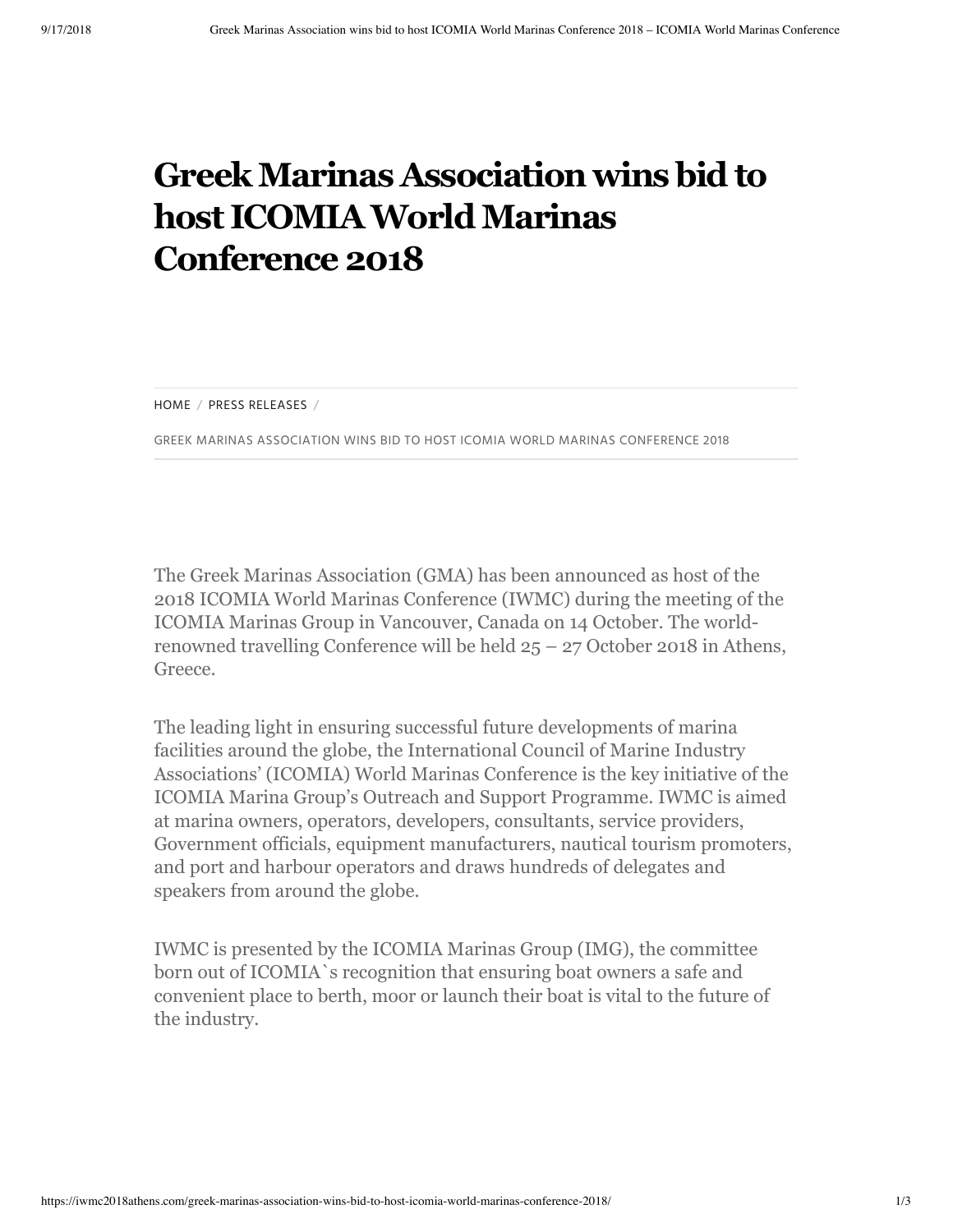An active and prominent member of IMG since 2011, GMA was established in 2010 in order to represent, upgrade and promote the tourist ports and marina facilities throughout Greece. Its membership includes 77% of the total regional berthing capacity, and includes both public and private members all of which are well organised marinas focusing on quality, safety and customer satisfaction. Stavros Katsikadis, president of the GMA highlighted the importance of this win for Greek marinas and the city of Athens: "I'm confident IWMC 2018 will be a high-performing, world class event. Delegates will benefit from quality content and the expertise of the exceptional international speakers IWMC attracts. Athens promises to them an unforgettable experience".

Roberto Perocchio, IMG Chairman, praised the GMA win: "The Greek coast is one of the most beautiful cruising grounds of the world for nautical tourism, and the international community of marina operators will now gather there in 2018 to discuss global trends and be inspired by the new marina investments that can be developed in this country thanks to privatisation programmes, urban waterfront rejuvenation projects and increased importance of tourism economy". Perocchio added, "The Mayor of Athens has expressed his full support of IWMC 2018, as have other local and national authorities – this confirms the leading role that Greece plays at an international level in the field of yachting facilities and services".

The decision to award GMA the bid was made during IMG's autumn meeting, held 12-14 October 2017 in Vancouver, Canada, which 13 IMG members attended and included a tour of 10 marinas on the west coast of Canada. Hosted by Sara Anghel, Executive Director of NMMA Canada, the Group saw marinas suitable for sailboats, smaller power boats and large yachts. "NMMA Canada was honoured and pleased to have the opportunity to host the IMG meeting in Canada. The recreational boating industry in Canada is worth \$10 billion CDN in revenues and \$5.6 billion in GDP impact. There are nearly 1500 marinas in Canada and almost half of Canada's population goes boating each year."

The IWMC series is highly informative and relevant to global market trends, whilst the extensive networking opportunities are invaluable for on-going business success and the vast array of exhibits offer insight into the very latest in marina product development and technology. More information on the